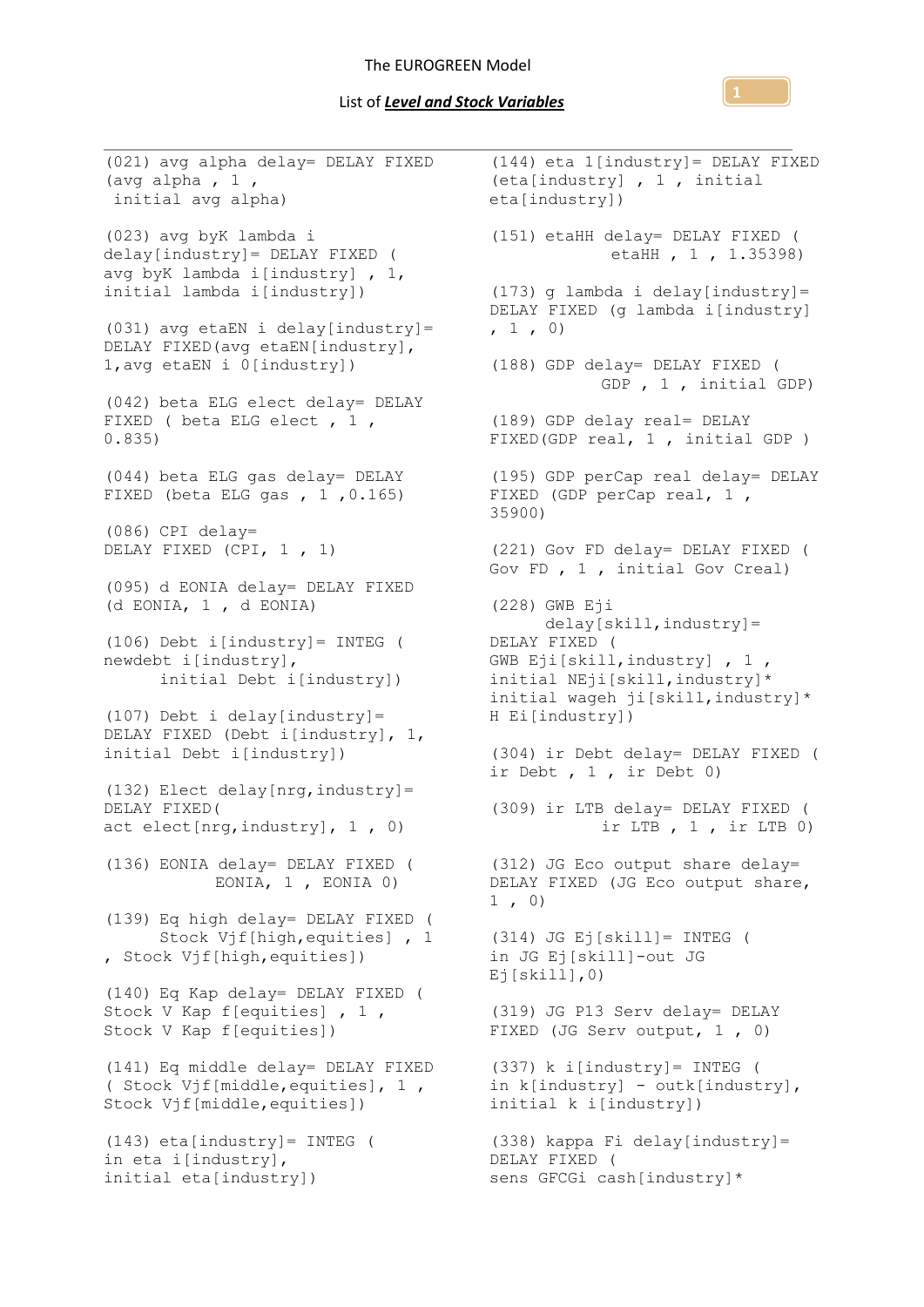NF i[industry]/Ki nom[industry], 1 , sens GFCGi cash[industry]\*Fi 0[industry]/initial ki[industry]) (343) Ki nom delay[industry]= DELAY FIXED (Ki nom[industry], 1 , Ki nom[industry]) (348) lambda 1[industry]= DELAY FIXED (lambda i[industry] , 1 , initial lambda i[industry]) (352) lambda i[industry]= INTEG ( in lambda i[industry], initial lambda i[industry]) (358) Lev i delay[industry]= DELAY FIXED (Lev i[industry],  $1$ , initial Debt i[industry]/ initial k i[industry]) (398) N Eji delay[skill,industry]= DELAY FIXED( N Eji[skill,industry], 1 , N Eji[skill,industry]) (409) NFi net delay[industry]= DELAY FIXED (NFi net[industry], 1 , FU i 0[industry]) (419) out Services delay= DELAY FIXED (Output i real[Nonfinancial and Social Economy], 1 , 0) (425) Output i delay[industry]= DELAY FIXED ( Output i real[industry] , 1 , initial Output i[industry]) (432) p Bond delay= DELAY FIXED ( p Bond , 1 , 1) (437) p Eq= INTEG (MIN(MAX(0.001\*E demand/Stock Eq supply,-0.02\*p Eq),  $0.02*p$  Eq), 1) (438) p Eq delay= DELAY FIXED ( p Eq, 1 , 1) (445) p i delay[industry]= DELAY FIXED (p i[industry] , 1 , p i 0 norm[industry]) (457) Pop 0 To 14= INTEG (( births - deaths 0 to 14 - maturation 14 to 15 ),initial pop 0 to 14) (458) Pop 15 To 44= INTEG ( (maturation 14 to 15 - deaths 15 to 44 - maturation 44 to 45), initial pop 15 to 44) (459) Pop 45 To 64= INTEG ( ( maturation 44 to 45 - deaths 45 to 64 - maturation 64 to 65), initial pop 54 to 64) (460) Pop 65 Plus= INTEG ( ( maturation 64 to 65 - deaths 65 plus ), initial pop 65 plus) (491) real Tot Exp delay= DELAY FIXED (real Tot Exp, 1, 5.57523e+11\*(0.992)) (495) real VDj delay[skill]= DELAY FIXED ( real VD j[skill], 1 , initial real VDj[skill]) (497) real YDj delay[skill]= DELAY FIXED (real YD j[skill] , 1 ,(initial real YD j[skill])) (499) real YVD Kap delay= DELAY FIXED (real YVD Kap , 1 , initial real VDKap) (504) rrB delay= DELAY FIXED ( rrB net, 1 , rrB net) (509) rrEq delay[industry]= DELAY FIXED (rrEq , 1 , 0.03) (510) rrEq delay3[industry]= DELAY FIXED (rrEq delay[industry] , 2 , 0.03) (512) rrEq net delay= DELAY FIXED (rrEq net , 1 , rrEq 0) (544) share En nrg i delay[nrg,industry]= DELAY FIXED (share nrg i[nrg,industry] , 1 ,initial share nrg i[nrg,industry]) (580) Stock Bond real= INTEG ( in b r,Bond real 0) (581) Stock Bond real delay= DELAY FIXED (Stock Bond real , 1 , 0)